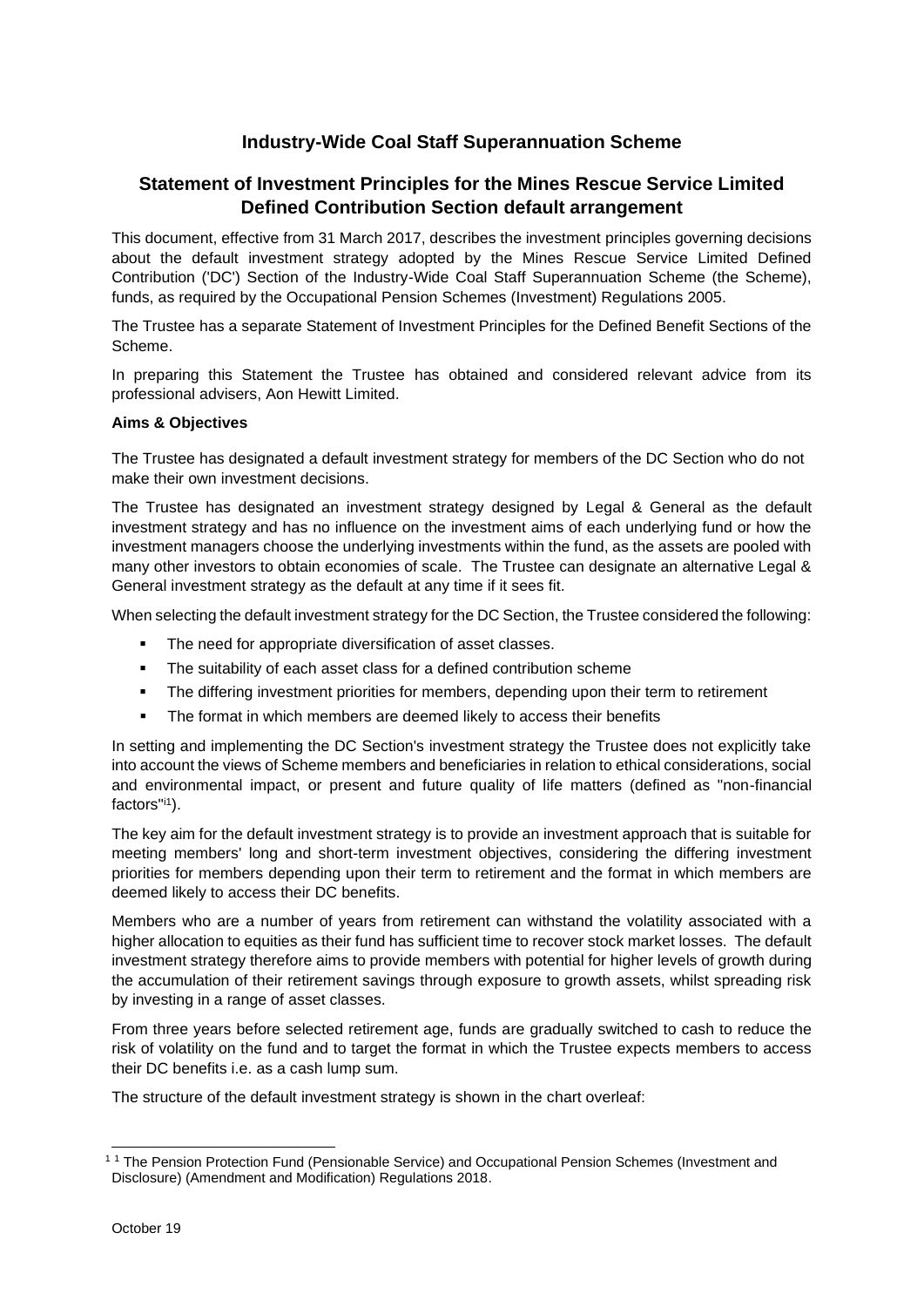

## **Risk**

DC members accrued final salary benefits in the Scheme before the Mines Rescue Service Section changed to DC accrual. The Trustee recognises the key risk is that DC members will build up a fund value that does not meet their expectations.

The Trustee considers the following sources of risk:

- **Risk of unsuitability of default investment strategy** the risk that the default investment strategy will be unsuitable for the requirements of some members. The Trustee seeks to mitigate this risk by regularly reviewing the suitability of the default investment strategy, in view of the format in which members can take their DC benefits, and investment options available at the time.
- **■** Market risk -the value of members' policies in the DC Section fluctuate with the movement in the underlying asset values. This means that, at a member's retirement, there is a possibility that the fund will have to be realised to provide retirement benefits when the value of underlying assets has fallen. The default investment strategy automatically switches into lower risk funds as members approach retirement with the aim of reducing volatility.
- **Manager risk** the failure of the fund managers to meet their objectives. The Trustee has sought to minimise this risk by using passively managed funds wherever feasible in the default investment strategy.
- **Inflation risk** the absolute return on investments, and hence the value of the members' policy may be diminished by inflation. To help mitigate this risk, a significant proportion of the fund used during the growth phase invests in equities with the aim of providing real growth (in excess of inflation) over the long term.
- **Environmental, social and governance risks including climate change** these risks may negatively impact the value of members' policies if not understood and evaluated properly. The Trustee accepts that the assets invested in the default investment strategy are subject to Legal & General's own policies on environmental, social and governance factors. The Trustee considers this risk by taking advice from its investment adviser when reviewing the default investment strategy.
- **Operational risk -** the risk of fraud, poor advice or acts of negligence. The Trustee has sought to minimise such risk by ensuring that all advisers and third party service providers are suitably qualified and experienced.
- **Annuity purchase risk** the default investment strategy switches to cash as members approach retirement because the Trustee expects most members to take their DC funds as a cash lump sum. If members choose to use their DC funds to purchase an annuity, annuity rates may be more expensive than anticipated and the Cash Fund is unlikely to provide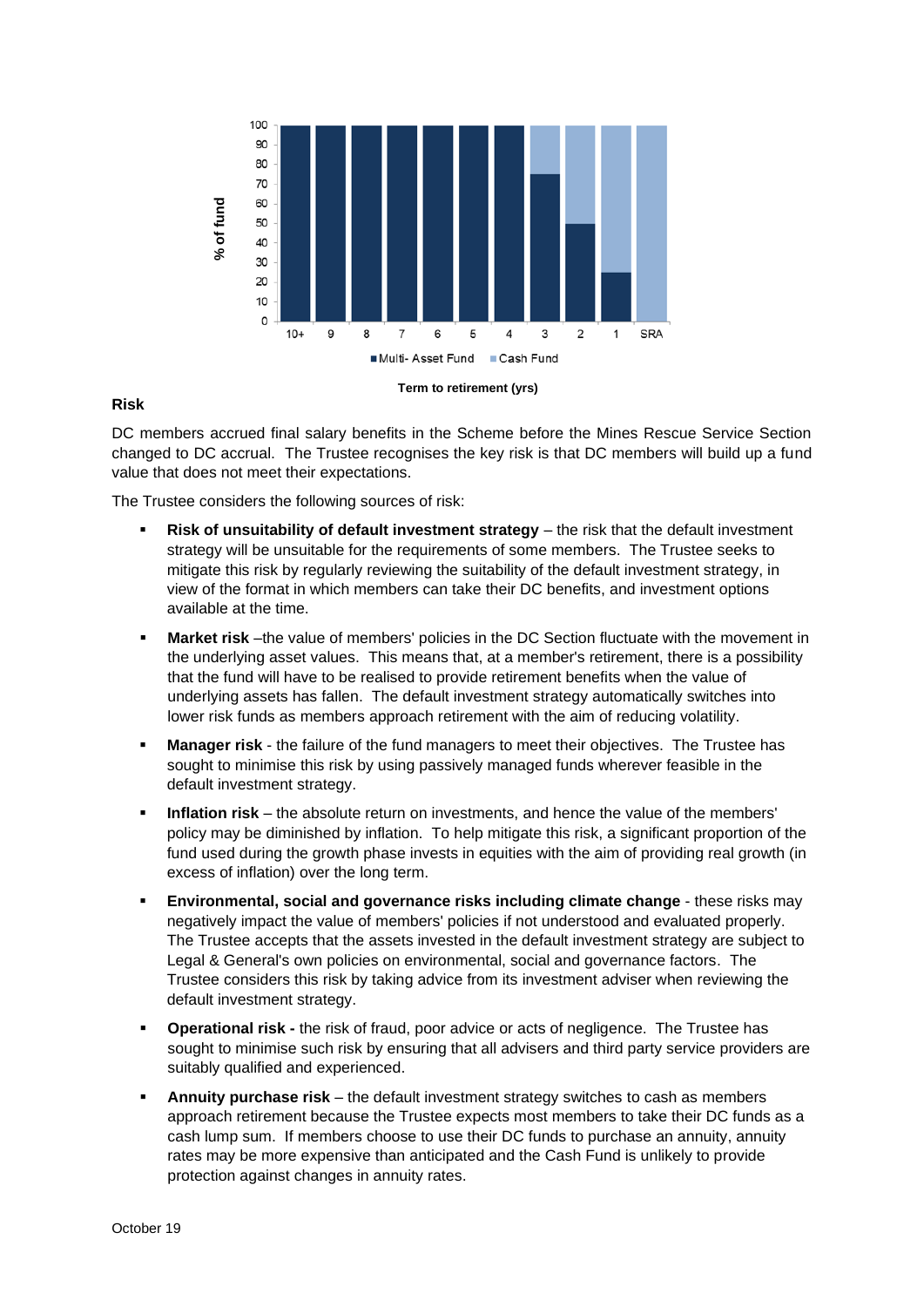Due to the complex and interrelated nature of these risks, the Trustee considers these risks in a qualitative rather than quantitative manner as part of each formal investment strategy review.

The Trustee's policy is to monitor these risks regularly, where possible. The Trustee receives reports from Legal & General on a quarterly basis showing the performance of the funds in the default investment strategy, compared to their benchmarks.

### **Implementation**

The DC assets of the Scheme are invested in an insurance policy issued by Legal & General Assurance Society Limited ('Legal & General'). Legal & General is authorised by the Prudential Regulation Authority and regulated by the Financial Conduct Authority and the Prudential Regulation Authority.

Investment in the insurance contract is under the control of the Trustee and it is the Trustee's policy to review the investments and to obtain written advice about them periodically.

In accordance with the Financial Services and Markets Act 2000, the Trustee is able to set general investment policy, but has delegated this and all day-to-day decisions about the investments that fall within each mandate, including the realisation of investments, to Legal & General and the relevant fund managers through a written contract. Legal & General and the investment managers shall provide the skill and expertise necessary to manage the investments of the DC Section competently.

When choosing investments, the Trustee, Legal & General and the fund managers (to the extent delegated) are required to have regard to the criteria for investment set out in the Occupational Pension Schemes (Investment) Regulations 2005 (regulation 4).

The managers' duties also include taking into account social, environmental or ethical considerations in the selection, retention and realisation of investments and voting and corporate governance in relation to the Scheme's assets.

As part of their delegated responsibilities, the Trustee expects Legal & General and the fund managers to:

- engage with investee companies where appropriate with the aim to protect and enhance the value of assets; and
- exercise the Trustee's voting rights in relation to the DC Section's assets. The investment objectives**<sup>1</sup>** for each fund used in the default investment strategy are set out below.

| <b>Fund</b>                                  | <b>Benchmark</b>                                                   | <b>Total</b><br><b>Expense</b><br>Ratio (% p.a.) | <b>Investment objective</b>                                                                                     |
|----------------------------------------------|--------------------------------------------------------------------|--------------------------------------------------|-----------------------------------------------------------------------------------------------------------------|
| Legal & General<br>(PMC) Multi-Asset<br>Fund | <b>ABI Mixed</b><br>Investments 40-85%<br>shares sector<br>average | 0.50                                             | To<br>provide<br>long-term<br>investment growth through<br>exposure to a diversified<br>range of asset classes. |
| Legal & General Cash<br>Fund                 | <b>ABI Money Market</b><br>sector average                          | 0.47                                             | provide<br>To<br>capital<br>protection with growth at<br>short term interest rates.                             |

**<sup>1</sup>**as at 31 March 2018

#### **Governance**

The Trustee is responsible for the investment of the Schemes' DC assets. The Trustee takes some decisions itself and delegates others. When deciding which decisions to take itself and which to delegate, the Trustee has taken into account whether it has the appropriate training and expert advice in order to make an informed decision.